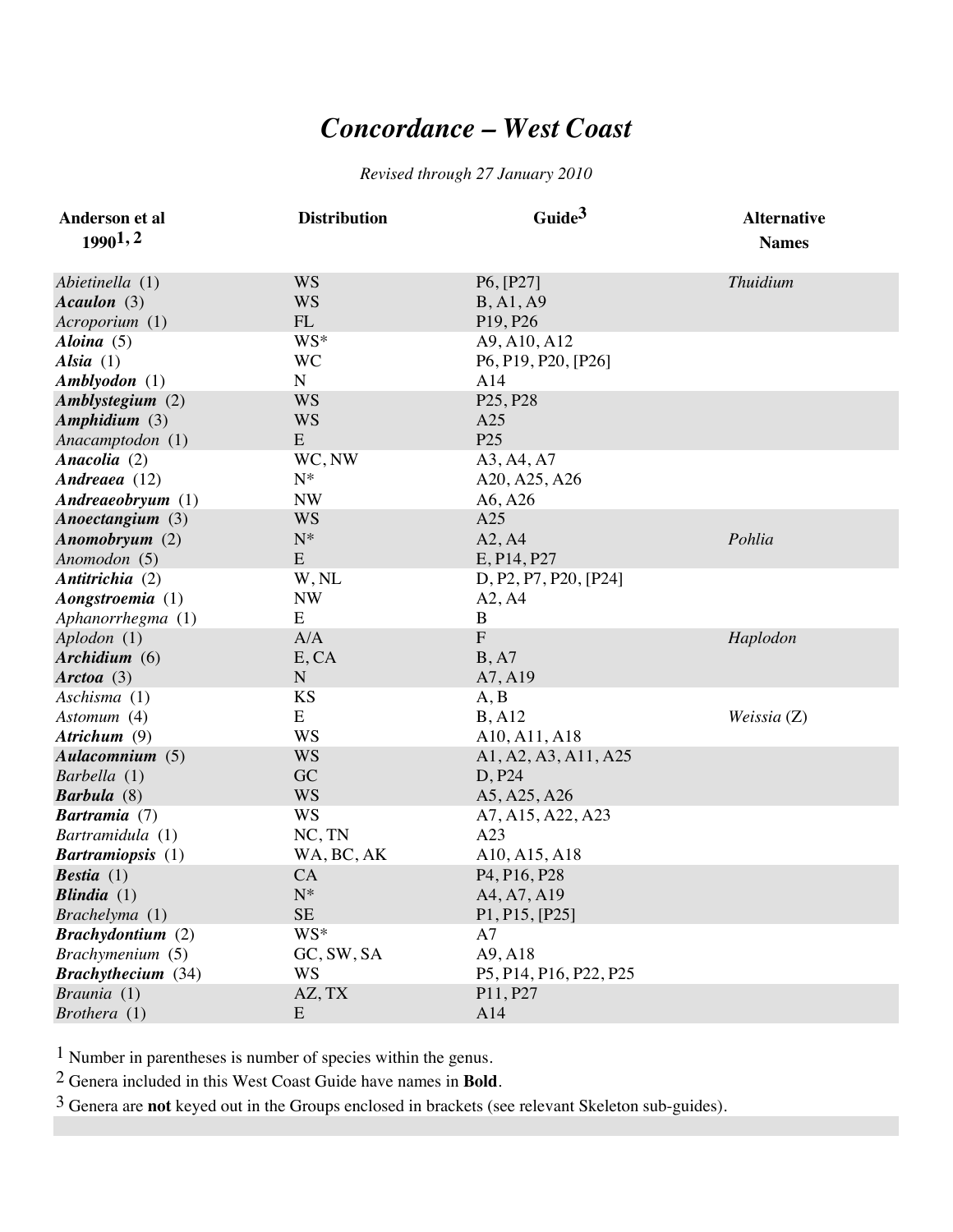| <b>Brotherella</b> $(2)$  | E, NW       | P1, P5, P8, P19, [P23]                                                     |                 |
|---------------------------|-------------|----------------------------------------------------------------------------|-----------------|
| <b>Bruchia</b> $(10)$     | WS          | B, A7, A23, A24                                                            |                 |
| Bryhnia (3)               | E           | P <sub>14</sub> , P <sub>21</sub> , [P <sub>24</sub> ]                     |                 |
| Bryoandersonia (1)        | E           | P2, [P22]                                                                  |                 |
| Bryobrittonia (1)         | AK          | A24                                                                        |                 |
| Bryocrumia(1)             | NC, SC      | P <sub>26</sub>                                                            |                 |
| Bryoery through y llum(5) | <b>WS</b>   | A17                                                                        |                 |
| Bryohaplocladium (3)      | E, AZ       | P6, [P27]                                                                  |                 |
| Bryoxiphium (1)           | WS*         | A <sub>1</sub>                                                             |                 |
| $Bryum$ (66)              | <b>WS</b>   | A2, A4, A9, A16, A17, A18, A24                                             |                 |
| <b>Buxbaumia</b> (4)      | WS*         | <b>OV, A18</b>                                                             |                 |
| Callicladium (1)          | <b>WS</b>   | P1, P19, [P23]                                                             |                 |
| Callicostella (1)         | FL, LA      | P <sub>1</sub> , P <sub>13</sub> , [P <sub>27</sub> ]                      |                 |
| Calliergon (9)            | $\mathbf N$ | P <sub>16</sub> , P <sub>20</sub> , [P <sub>22</sub> ], [P <sub>25</sub> ] |                 |
| Calliergonella (1)        | WS(N)       | P7, P19, [P23]                                                             |                 |
| Calymperes (4)            | FL          | A17, A18                                                                   |                 |
| Campylium (7)             | WS*         | P3, P16, P19, [P22], [P23], [P25], [P26]                                   |                 |
| Campylopodiella (1)       | <b>MO</b>   | A14                                                                        | Atractylocarpus |
| Campylopus (18)           | <b>WS</b>   | A7, A9, A10, A14, A19                                                      |                 |
| Campy lostelium (1)       | WS*         | A26                                                                        |                 |
| Catoscopium (1)           | ${\bf N}$   | A1, A24                                                                    |                 |
| Ceratodon (2)             | <b>WS</b>   | A26                                                                        |                 |
| Chryso-hypnum (1)         | AL, FL      | P <sub>21</sub>                                                            |                 |
| Cinclidium $(4)$          | ${\bf N}$   | A3, A4, A18                                                                |                 |
| Cirriphyllum(3)           | ${\bf N}^*$ | P11, [P22]                                                                 |                 |
| Claopodium (4)            | W, AK       | P11, P27                                                                   |                 |
| Clasmatodon (1)           | <b>SE</b>   | P <sub>16</sub> , P <sub>28</sub>                                          |                 |
| Climacium $(3)$           | WS          | C, P6, P7, [P25]                                                           |                 |
| Conardia(1)               | <b>WS</b>   | P22, [P25]                                                                 |                 |
| $Conostomum (1)$          | A/A         | A1, A2, A23                                                                |                 |
| $Coscinodon$ (3)          | $N^*$       | A <sub>9</sub>                                                             |                 |
| Cratoneuron (2)           | WS*         | P <sub>6</sub> , P <sub>16</sub> , [P <sub>25</sub> ]                      |                 |
| Crossidium (5)            | <b>WS</b>   | A9, A10                                                                    |                 |
| Crumia $(2)$              | W           | A18, A26                                                                   | Scopelophila    |
| Cryphaea (4)              | <b>SE</b>   | E, P <sub>2</sub> , P <sub>28</sub>                                        | latifolia       |
| <i>Ctenidium</i> $(3)$    | E, AK, BC   | P5, P8, [P24]                                                              |                 |
| Cyclodictyon (1)          | FL, LA      | P1, P13, [P27]                                                             |                 |
| Cynodontium(9)            | N           | A25, A26                                                                   |                 |
| Cyrto-hypnum (4)          | ${\bf E}$   | P6, [P27]                                                                  | <b>Thuidium</b> |
| Cyrtomnium (2)            | A/A         | A18                                                                        |                 |
| Daltonia (1)              | BC, CA      | P15, [P25]                                                                 |                 |
| Dendroalsia (1)           | WC, ID      | C, P6, [P24], [P27]                                                        |                 |
| Desmatodon (12)           | <b>WS</b>   | A9, A17, A18, A25, A26                                                     | Tortula (Z)     |
| Dichelyma (4)             | WS*         | P <sub>5</sub> , P <sub>22</sub> , P <sub>25</sub>                         |                 |
| Dichodontium (2)          | <b>WS</b>   | A25                                                                        |                 |
| Dicranella (14)           | <b>WS</b>   | A5, A6, A7, A14, A15, A24                                                  |                 |
| Dicranodontium (4)        | $N^*$       | A7, A14, A19                                                               |                 |
| Dicranoweisia (2)         | $N^*$       | A7, A19                                                                    |                 |
| Dicranum $(27)$           | <b>WS</b>   | A3, A6, A7, A10, A11, A19                                                  |                 |
| Didymodon (14)            | <b>WS</b>   | A <sub>25</sub> , A <sub>26</sub>                                          |                 |
| Diphyscium $(2)$          | E, BC       | A26                                                                        |                 |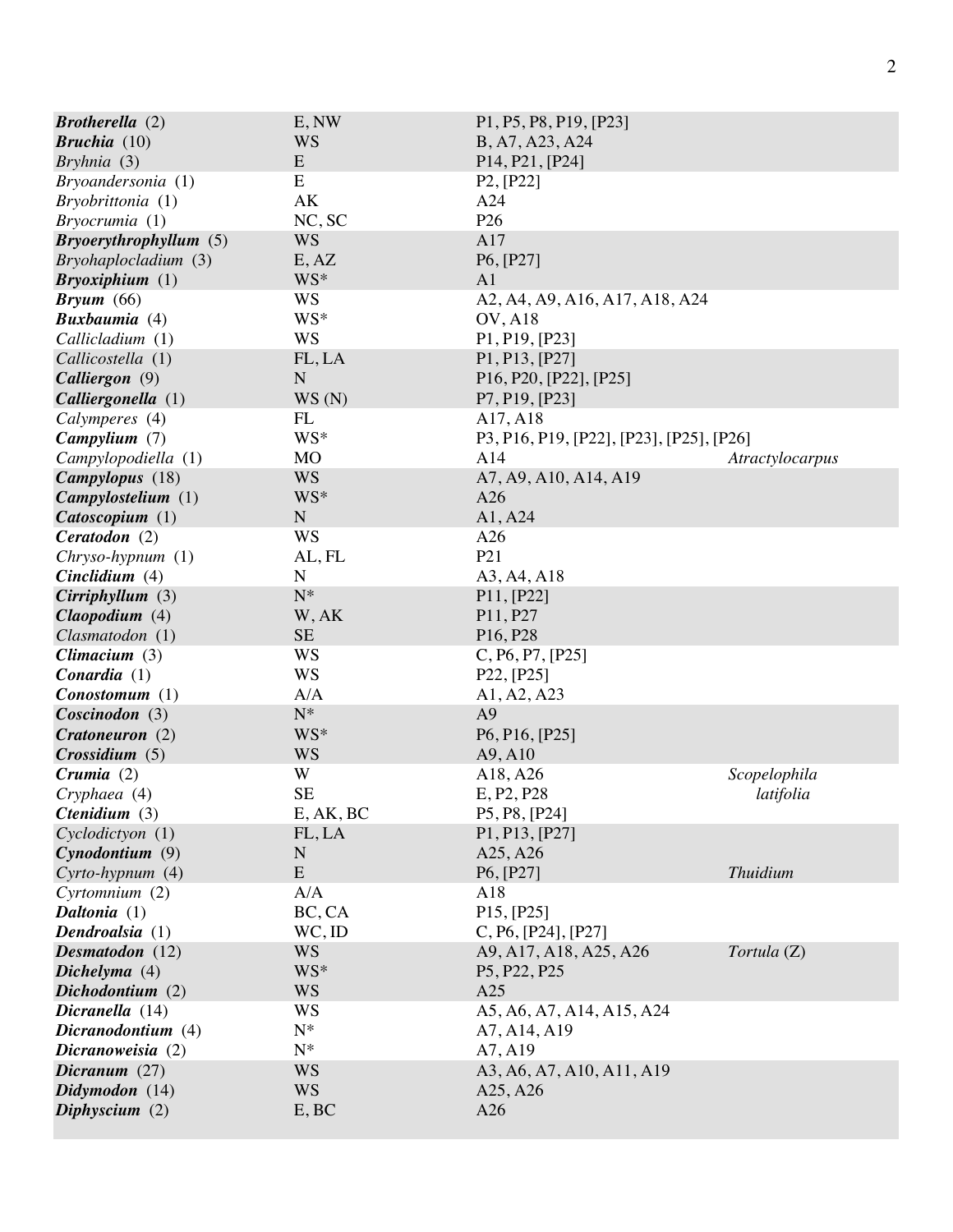| Discelium $(1)$                     | WS*                    | A, A24                                                                  |                      |
|-------------------------------------|------------------------|-------------------------------------------------------------------------|----------------------|
| Distichium $(3)$                    | <b>WS</b>              | A <sub>1</sub>                                                          |                      |
| Ditrichum $(10)$                    | <b>WS</b>              | A7, A15, A24                                                            |                      |
| Donnellia (1)                       | FL                     | P <sub>19</sub> , [P <sub>26</sub> ], P <sub>28</sub> ]                 | Meiothecium          |
| Donrichardsia (1)                   | <b>TX</b>              | P <sub>20</sub> , [P <sub>25</sub> ]                                    |                      |
| Drepanocladus (7)                   | WS*                    | P5, P16, P20, [P22], [P26]                                              |                      |
| Drummondia (1)                      | E                      | P <sub>4</sub> , [P <sub>28</sub> ]                                     |                      |
| $Dryptodon (1)$                     | ${\bf N}$              | A10                                                                     |                      |
| Eccremidium (1)                     | FL, GA                 | B, A7                                                                   |                      |
| $\boldsymbol{Encalyp}$ ta (16)      | WS                     | A9, A17, A25                                                            |                      |
| Entodon (10)                        | <b>WS</b>              | P1, P2, P19, [P22], [P26]                                               |                      |
| Entodontopsis (1)                   | FL                     | P16, [P22]                                                              |                      |
| Entosthodon (12)                    | <b>WS</b>              | A18, A24                                                                |                      |
| Ephemerum $(4)$                     | <b>WS</b>              | A, B, A20, A23                                                          |                      |
| Epipterygium $(1)$                  | <b>WC</b>              | A4, A8, A18                                                             |                      |
| Erpodium (3)                        | GC                     | A1, A8, A9, A20                                                         |                      |
| Eucladium $(1)$                     | WS                     | A17                                                                     |                      |
| Eurhynchium (4)                     | WS                     | P14, P22, P25                                                           |                      |
| Fabronia (2)                        | <b>WS</b>              | P <sub>25</sub>                                                         |                      |
| Fissidens (36)                      | <b>WS</b>              | A, A1                                                                   |                      |
| <b>Fontinalis</b> (13)              | <b>WS</b>              | P1, P23, P26                                                            |                      |
| Forsstroemia (2)                    | E                      | E, P4, P16, P19, P20, [P25], [P26], [P28]                               |                      |
| Funaria $(11)$                      | <b>WS</b>              | A24                                                                     |                      |
| Geheebia $(1)$                      | A/A                    | A5, A25                                                                 | Didymodon            |
| Globulinella (1)                    | <b>TX</b>              | A26                                                                     | giganteus $(Z)$      |
| Gollania (1)                        | <b>NW</b>              | P5, P19, [P23]                                                          |                      |
| Grimmia (34)                        | <b>WS</b>              | A9, A19, A26                                                            |                      |
| Groutiella (2)                      | FL                     | P <sub>4</sub> , P <sub>15</sub> , P <sub>18</sub> , [P <sub>28</sub> ] |                      |
| Gymnostomiella (1)                  | FL                     | A22                                                                     |                      |
| Gymnostomum (2)                     | <b>WS</b>              | A25                                                                     |                      |
| Gyroweisia (2)                      | WS*                    | A25, A26                                                                |                      |
| Hamatocaulis (2)                    | $\mathbf N$            | P5, [P22], [P24]                                                        | <b>Drepanocladus</b> |
| Haplohymenium (1)                   | E                      | P27                                                                     |                      |
| Hedwigia (1)                        | WS                     | A17, P2, P7, P11, [P27]                                                 |                      |
| Helodium (2)                        | WS*                    | P6, P15, [P24]                                                          |                      |
| Henicodium (1)                      | FL                     | P <sub>24</sub>                                                         | Leucodontopsis       |
| Herpetineuron (1)                   | ${\bf S}$<br>WS*       | P <sub>28</sub>                                                         |                      |
| Herzogiella (4)                     |                        | P1, P17, P19, P23                                                       |                      |
| Heterocladium (3)                   | WS(N), SE<br><b>SE</b> | P13, P14, P17, P20, P26, P27                                            |                      |
| Heterophyllium (1)<br>Homalia $(1)$ | WS*                    | P19, [P26]<br>P1, [P25]                                                 |                      |
| Homaliadelphus (1)                  | <b>SE</b>              | P1, [P28]                                                               |                      |
| Homalotheciella (1)                 | ${\bf E}$              | P22                                                                     |                      |
| Homalothecium (7)                   | W, N, AK               | P21, P22                                                                |                      |
| Homomallium (3)                     | E, AZ, NB              | P12, [P26]                                                              |                      |
| Hookeria (2)                        | WS                     | P1, [P28]                                                               |                      |
| $Hy$ groamblystegium $(3)$          | <b>WS</b>              | P <sub>25</sub> , P <sub>28</sub>                                       | Amblystegium         |
| $Hy$ grohypnum $(17)$               | <b>WS</b>              | P5, P13, P16, P19, P20, [P22], [P23], [P25], [P26]                      |                      |
| Hylocomiastrum(2)                   | NE, N                  | P6, P13, [P23], [P26]                                                   | Hylocomium           |
| Hylocomium (1)                      | WS*                    | P6, P7, P13, [P21], [P23], [P24]                                        |                      |
|                                     |                        |                                                                         |                      |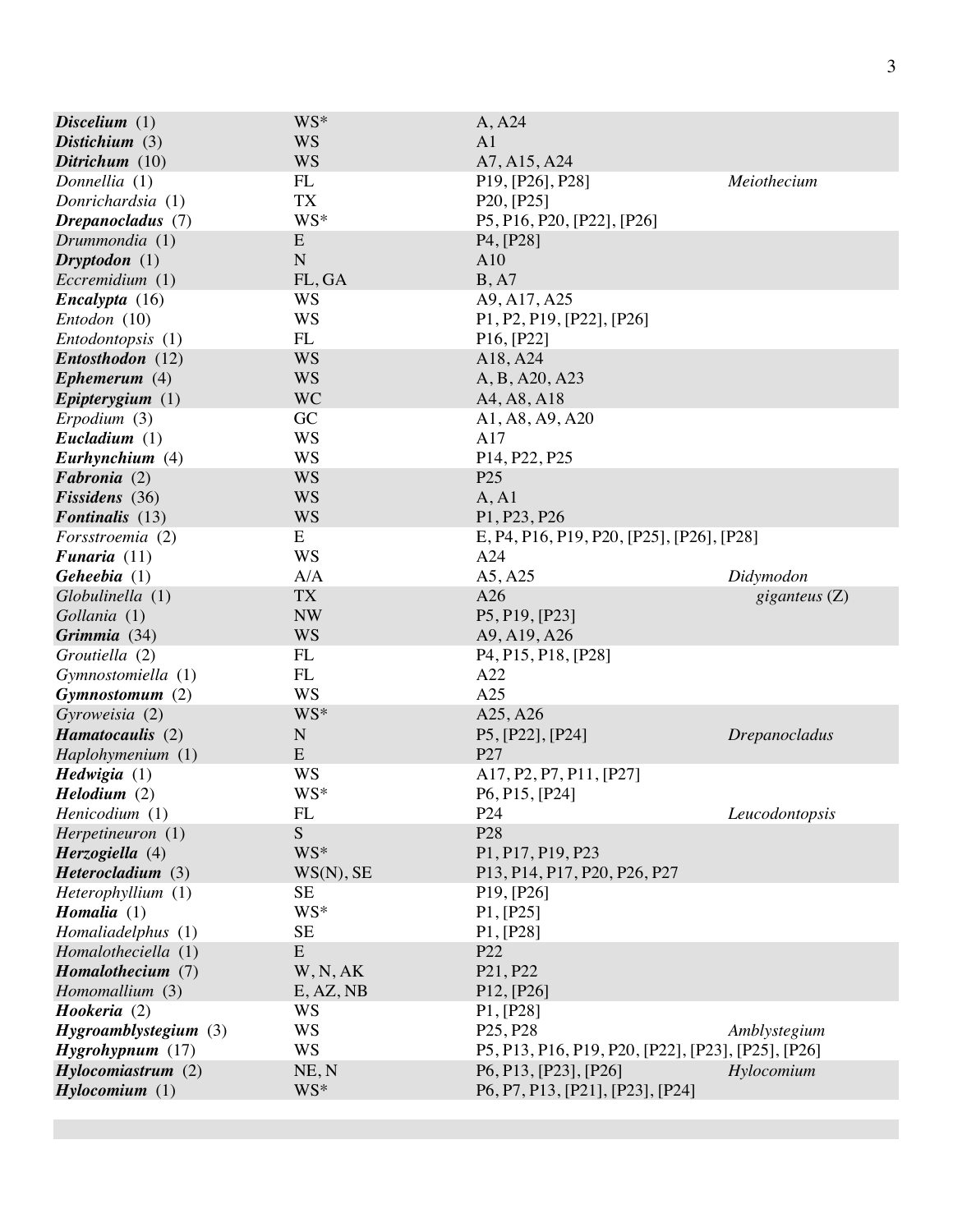| $H$ <i>ymenostylium</i> $(2)$ | <b>WS</b>   | A25                                                                  | Gymnostomum            |
|-------------------------------|-------------|----------------------------------------------------------------------|------------------------|
| Hyophila(1)                   | E           | A12, A26                                                             | recurvirostrum         |
| Hypnum(21)                    | <b>WS</b>   | P5, P7, P8, P19, [P23], [P25]                                        |                        |
| Hypopteryqium (2)             | FL, BC, AK  | C, P10, [P28]                                                        |                        |
| Indusiella $(1)$              | АK          | A12, A15                                                             |                        |
| <i>Isopterygiopsis</i> (3)    | WS*         | P1, P23                                                              |                        |
| Isopterygium (1)              | E, CA       | P1, P19, P23                                                         |                        |
| Isothecium $(4)$              | WS(WC & SA) | D, P16, P20, [P24], [P28]                                            |                        |
| Iwatsukiella (1)              | NW, OR      | P11, P26, P28                                                        |                        |
| Jaegerina(1)                  | GC          | P <sub>4</sub> , P <sub>20</sub> , [P <sub>25</sub> ]                |                        |
| <b>Jaffueliobryum</b> (2)     | WS(W)       | A <sub>9</sub>                                                       |                        |
| Kiaeria (4)                   | A/A         | A6, A7, A19                                                          |                        |
| Lepidopilum (1)               | ${\rm FL}$  | P1, P13, [P28]                                                       |                        |
| Leptobryum $(1)$              | <b>WS</b>   | A7, A14                                                              |                        |
| Leptodictyum (2)              | <b>WS</b>   | P1, P22, P25                                                         | Amblystegium           |
| Leptodon $(1)$                | CO          | P <sub>28</sub>                                                      |                        |
| Leptodontium (2)              | <b>SE</b>   | A5, A18, A25                                                         |                        |
| Leptohymenium (1)             | NC, TN      | P <sub>24</sub>                                                      | Pterigynandrum         |
| Leptopterigynandrum $(1)$     | CO, AK, CA  | P19, P20, [P27]                                                      |                        |
| Lescuraea $(2)$               | W, CO       | P <sub>6</sub> , P <sub>24</sub>                                     |                        |
| Leskea $(5)$                  | E, OR       | P <sub>27</sub> , P <sub>28</sub>                                    |                        |
| Leskeella $(1)$               | WS*         | P <sub>28</sub>                                                      |                        |
| Leucobryum (3)                | E           | A13                                                                  |                        |
| Leucodon (2)                  | E, AZ       | E, P2, P19, [P28]                                                    |                        |
| Leucolepis $(1)$              | W           | $\mathcal{C}$                                                        |                        |
| Limbella $(1)$                | <b>OR</b>   | P15, [P22]                                                           | Sciaromium tricostatum |
| Limprichtia (2)               | $\mathbf N$ | P5, [P22], [P24]                                                     | <i>Drepanocladus</i>   |
| Lindbergia (2)                | WS*         | P <sub>16</sub> , P <sub>27</sub> , P <sub>28</sub>                  |                        |
| Loeskeobryum (1)              | E           | P6, P7, P13, P23                                                     | Hylocomium             |
| Loeskypnum (2)                | $\mathbf N$ | P5, P16, [P22]                                                       | Drepanocladus &        |
| Lorentziella (1)              | <b>TX</b>   | B, A9                                                                | Calliergon             |
| Luisierella (1)               | GC          | A17                                                                  |                        |
| Lyellia(1)                    | A/A         | A10, A15                                                             |                        |
| Macrocoma (1)                 | SA          | P <sub>4</sub> , [P <sub>28</sub> ]                                  |                        |
| Macromitrium (1)              | GC          | P <sub>4</sub> , [P <sub>28</sub> ]                                  |                        |
| Meesia $(3)$                  | N           | A1, A14, A16, A26                                                    |                        |
| Metaneckera (1)               | W           | E, P1, P6, P9, [P25]                                                 |                        |
| Micromitrium (5)              | <b>WS</b>   | <b>B</b> , A20                                                       |                        |
| Mielichhoferia (3)            | $N^*$       | A24                                                                  |                        |
| Mnium $(9)$                   | WS          | A4, A16, A18                                                         |                        |
| $Molendoa (2)$                | WS*         | A25                                                                  | Anoectangium           |
| Myrinia $(1)$                 | NW, NB      | P <sub>28</sub>                                                      | obtusifolium           |
| Myurella(3)                   | N, E        | P <sub>2</sub> , P <sub>20</sub> , P <sub>27</sub> , P <sub>28</sub> |                        |
| Myuroclada (1)                | AK          | P <sub>25</sub>                                                      |                        |
| Neckera(3)                    | WS*         | E, P1, P9, [P26]                                                     |                        |
| Neckeropsis (2)               | FL          | P1, [P28]                                                            |                        |
| Neohyophila (1)               | CA, FL, GA  | A12, A26                                                             | Plaubella (Z)          |
| Neomacounia (1)               | ON          | E, P4, P20, [P26]                                                    | Forsstroemia           |
| Octoblepharum (1)             | FL, LA      | A13                                                                  |                        |
| Oedipodium (1)                | AK, WA      | A18                                                                  |                        |
| Oligotrichum (4)              | <b>NW</b>   | A10, A15                                                             |                        |
|                               |             |                                                                      |                        |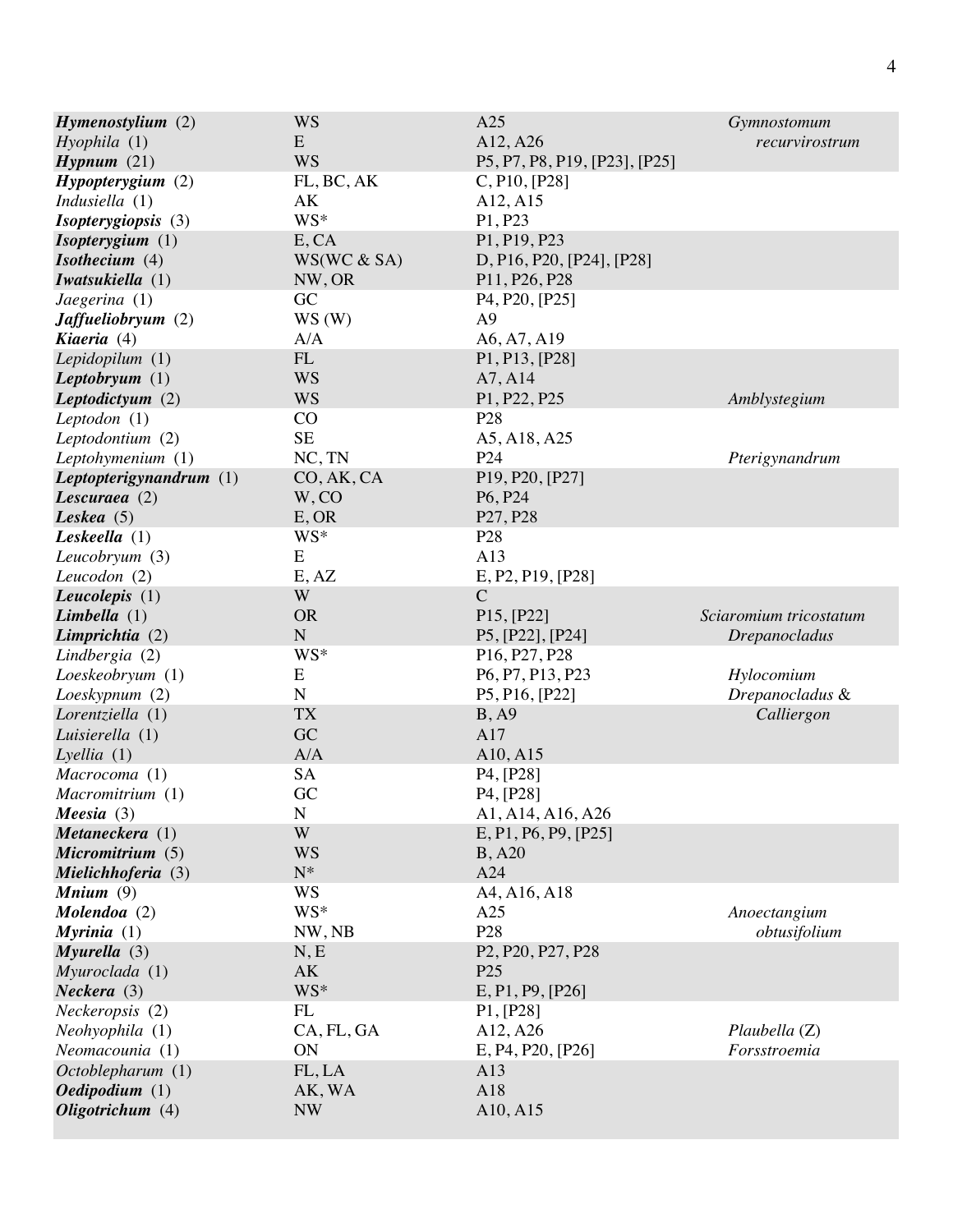| Oneophorus(3)            | <b>WS</b>   | A7, A15, A26                                                            |                   |
|--------------------------|-------------|-------------------------------------------------------------------------|-------------------|
| <i>Oreas</i> $(1)$       | A/A         | A26                                                                     |                   |
| Orthodontium (2)         | SA, WC      | A7, A21, A24                                                            |                   |
| Orthothecium (6)         | A/A         | P <sub>23</sub> , P <sub>26</sub>                                       |                   |
| Orthotrichum (37)        | <b>WS</b>   | A9, A25, A26                                                            |                   |
| Oxystegus $(2)$          | <b>WS</b>   | A17                                                                     | Trichostomum (Z)  |
| Palamocladium (1)        | SA, TX      | P16, [P25]                                                              |                   |
| Paludella (1)            | $\mathbf N$ | A1, A3, A5, A16                                                         |                   |
| Palustriella (2)         | <b>WS</b>   | P5, P6, P16, [P25]                                                      | Cratoneuron       |
| Papillaria (1)           | FL, LA      | D, P24                                                                  |                   |
| Paraleptodontium (1)     | BC          | A17                                                                     | Trichostomum      |
| Paraleucobryum (2)       | $N^*$       | A6, A7, A14, A19                                                        | recurvifolium (Z) |
| Phascum $(4)$            | <b>WS</b>   | B, A9                                                                   | Tortula (Z)       |
| Philonotis (10)          | <b>WS</b>   | A4, A22, A23                                                            |                   |
| Physcomitrella (2)       | <b>WS</b>   | $\mathbf{B}$                                                            |                   |
| Physcomitrium (6)        | <b>WS</b>   | <b>B</b> , A24                                                          |                   |
| Pireella (2)             | GC          | C, P24, P25                                                             |                   |
| Plagiobryum (2)          | A/A, W      | A2, A4, A17, P2, P7                                                     |                   |
| Plagiomnium (9)          | <b>WS</b>   | A1, A16, A18                                                            |                   |
| Plagiopus (1)            | $N^*$       | A26                                                                     |                   |
| Plagiothecium (7)        | <b>WS</b>   | P1, P13, P17, P20, [P23], [P26]                                         |                   |
| Platydictya (4)          | <b>WS</b>   | P12, [P26], [P28]                                                       |                   |
| Platygyrium $(2)$        | WS*         | P5, P19, [P26]                                                          |                   |
| Platyhypnidium (2)       | WS          | P <sub>20</sub> , P <sub>22</sub>                                       | Eurhynchium       |
| Platylomella (1)         | ${\bf E}$   | P <sub>15</sub> , [P <sub>28</sub> ]                                    | Sciaromium        |
| Pleuridium $(6)$         | <b>WS</b>   | B, A2, A7                                                               |                   |
| Pleurochaete (1)         | $\rm SE$    | A5, A17                                                                 |                   |
| <i>Pleuroziopsis</i> (1) | <b>NW</b>   | C, P14, [P22]                                                           |                   |
| Pleurozium $(1)$         | <b>WS</b>   | P7, P19, [P23]                                                          |                   |
| Pogonatum $(5)$          | WS          | A, A10, A15                                                             |                   |
| Pohlia (30)              | <b>WS</b>   | A4, A16, A21, A24                                                       |                   |
| Polytrichastrum (1)      | <b>WS</b>   | A10, A15                                                                |                   |
| Polytrichum (15)         | <b>WS</b>   | A3, A9, A10, A12, A15                                                   |                   |
| Porotrichum (2)          | W           | P1, [P24], [P25], [P27], [P28]                                          |                   |
| Pottia (9)               | <b>WS</b>   | A17, A26                                                                | Tortula (Z)       |
| Pseudephemerum (1)       | BC, OR      | B                                                                       |                   |
| Pseudobraunia(1)         | <b>WC</b>   | P11, [P27]                                                              |                   |
| Pseudobryum(1)           | $N^*$       | A18                                                                     |                   |
| Pseudocalliergon (1)     | ${\bf N}$   | P <sub>13</sub> , P <sub>20</sub> , P <sub>26</sub>                     | Scorpidium        |
| Pseudocrossidium (5)     | WC, SW      | A9, A18, A25                                                            | turgescens        |
| Pseudocryphaea (1)       | FL          | C, P25                                                                  |                   |
| Pseudoditrichum (1)      | NT          | A7, A15                                                                 |                   |
| Pseudoleskea (8)         | W           | P6, [P27]                                                               |                   |
| Pseudoleskeella (3)      | N, W        | P12, P20, [P25], [P26], [P28]                                           |                   |
| Pseudosclero podium (1)  | WC, NY      | P <sub>2</sub> , P <sub>16</sub> , P <sub>20</sub> , [P <sub>22</sub> ] |                   |
| Pseudotaxiphyllum (3)    | <b>WS</b>   | P1, P23                                                                 |                   |
| Psilopilum (2)           | A/A         | A10, A18                                                                | Oligotrichum      |
| Pterigynandrum (1)       | WS*         | P <sub>24</sub>                                                         |                   |
| Pterogonium $(1)$        | <b>WC</b>   | P <sub>2</sub> , P <sub>19</sub> , [P <sub>24</sub> ]                   |                   |
| Pterygoneurum (5)        | <b>WS</b>   | B, A9, A10                                                              |                   |
| Ptilium $(1)$            | WS*         | C, P5, P8, P19, [P23]                                                   |                   |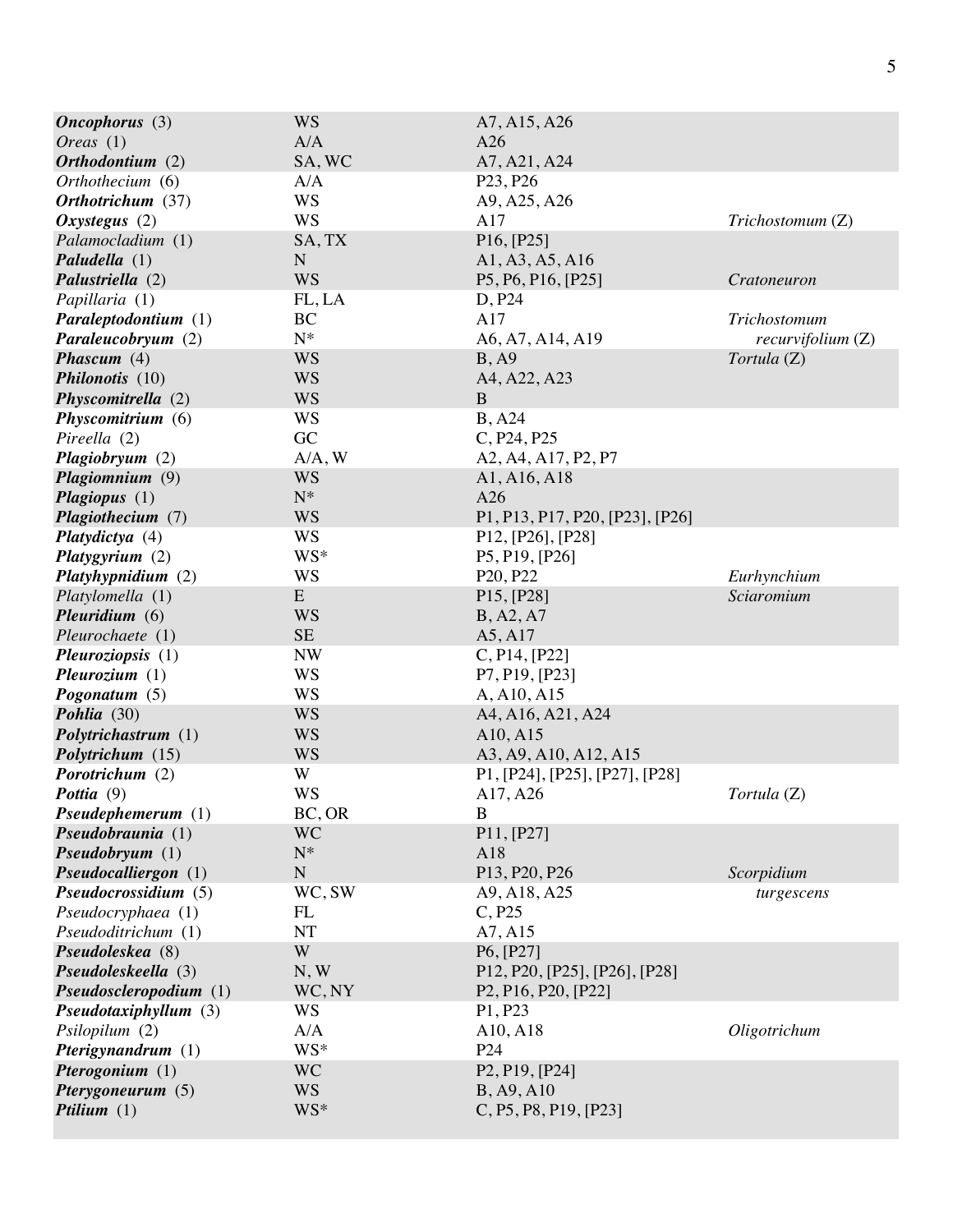| Ptychomitrium (5)          | <b>WS</b>    | A26                                                                                                        |                      |
|----------------------------|--------------|------------------------------------------------------------------------------------------------------------|----------------------|
| Pylaisiadelpha (1)         | E            | P5, P19, [P23]                                                                                             | <b>Brotherella</b>   |
| Pylaisiella $(4)$          | WS*          | E, P5, P19, [P26]                                                                                          | tenuirostris         |
| Pyramidula(1)              | E, CA        | B, A9                                                                                                      |                      |
| Pyrrhobryum (1)            | GC           | A26                                                                                                        | Rhizogonium          |
| Racomitrium (24)           | <b>WS</b>    | P11, P27, P28                                                                                              |                      |
| Racopilum (1)              | ${\rm FL}$   | P1, P10, P[28]                                                                                             |                      |
| Rauiella (2)               | E, AZ        | P6, [P27]                                                                                                  | <b>Thuidium</b>      |
| Rhabdoweisia (2)           | ${\bf E}$    | A26                                                                                                        |                      |
| Rhachithecium (1)          | <b>SE</b>    | A26                                                                                                        | Tortula              |
| Rhexophyllum(1)            | <b>SW</b>    | A5, A15, A25                                                                                               | propagulosa          |
| Rhizomnium (8)             | <b>WS</b>    | A3, A4, A18                                                                                                |                      |
| Rhodobryum (2)             | <b>WS</b>    | <b>OV, A18</b>                                                                                             |                      |
| <b>Rhytidiadelphus</b> (4) | WS*          | P3, P7, P13, P19, [P23], [P24]                                                                             |                      |
| <i>Rhytidiopsis</i> (1)    | <b>NW</b>    | P5, P6, P9, [P23]                                                                                          |                      |
| Rhytidium (1)              | WS*          | P <sub>5</sub> , P <sub>9</sub> , [P <sub>24</sub> ]                                                       |                      |
| <i>Roellia</i> $(1)$       | WC, NW, CO   | A4, A18                                                                                                    |                      |
| Saelania (1)               | ${\bf N}^*$  | A10                                                                                                        |                      |
| Sanionia (2)               | WS*          | P5, [P22], [P25]                                                                                           | <b>Drepanocladus</b> |
| Sarmenthypnum (1)          | A/A          | P <sub>16</sub> , [P <sub>22</sub> ], P <sub>25</sub>                                                      | Calliergon           |
| Schistidium (13)           | <b>WS</b>    | A9, A26                                                                                                    | sarmentosum          |
| Schistostega (1)           | WS*          | A, A1, A20                                                                                                 |                      |
| Schlotheimia (2)           | CP, SA       | P <sub>4</sub> , P <sub>9</sub> , [P <sub>28</sub> ]                                                       |                      |
| Schwetschkeopsis (1)       | E            | P27                                                                                                        |                      |
| Scleropodium (5)           | W            | P <sub>2</sub> , P <sub>22</sub> , P <sub>25</sub>                                                         |                      |
| Scopelophila (2)           | E            | A3, A26                                                                                                    |                      |
| Scorpidium $(1)$           | WS*          | P <sub>2</sub> , P <sub>5</sub> , P <sub>9</sub> , P <sub>19</sub> , [P <sub>23</sub> ]                    |                      |
| Scouleria (2)              | WC, NW       | A18, A26                                                                                                   |                      |
| Seligeria (13)             | WS(N)        | A7, A24, A26                                                                                               |                      |
| Sematophyllum (4)          | E, CA        | P5, P19, [P23], [P26], [P28]                                                                               |                      |
| Sphagnum (72)              | <b>WS</b>    | <b>OV, A20</b>                                                                                             |                      |
| Splachnobryum (1)          | SW, GC       | A18, A24                                                                                                   |                      |
| Splachnum (6)              | N, CP, SA    | F, A9                                                                                                      |                      |
| Steerecleus $(1)$          | E, WA        | P1, P22                                                                                                    |                      |
| Stegonia (2)               | <b>NW</b>    | A9, A26                                                                                                    | Pottia               |
| Stereophyllum (1)          | $SC, FL, TX$ | P16, P22, P28                                                                                              |                      |
| Symblepharis (1)           | <b>SW</b>    | A7, A15                                                                                                    |                      |
| Syrrhopodon (6)            | E(GC)        | A17, A18                                                                                                   |                      |
| Taxiphyllum (4)            | E, SW        | P1, P19, P20, [P21], P23                                                                                   |                      |
| [Takakia] $[1]$            | <b>NW</b>    | >A7                                                                                                        |                      |
| Taxithelium (1)            | FL           | P <sub>24</sub>                                                                                            |                      |
| Tayloria (6)               | $N^*$        | F, A24                                                                                                     |                      |
| Tetraphis (2)              | <b>WS</b>    | A26                                                                                                        |                      |
| Tetraplodon (5)            | $\mathbf N$  | F, A9                                                                                                      |                      |
| Tetrodontium (3)           | ${\bf N}$    | A20, A24                                                                                                   |                      |
| Thamnobryum(2)             | WS           | C                                                                                                          |                      |
| Thelia $(3)$               | E            | P <sub>2</sub> , P <sub>6</sub> , P <sub>15</sub> , P <sub>18</sub> , P <sub>20</sub> , [P <sub>27</sub> ] |                      |
| Thuidium $(5)$             | E, NW        | P <sub>6</sub> , [P <sub>27</sub> ]                                                                        |                      |
| $Timmia (4)$               | <b>WS</b>    | A15, A25, A26                                                                                              |                      |
| $Timm$ <i>iella</i> $(2)$  | WC, SW, TX   | A26                                                                                                        |                      |
| $Tomentypnum (2)$          | WS*          | P6, [P25]                                                                                                  |                      |
|                            |              |                                                                                                            |                      |